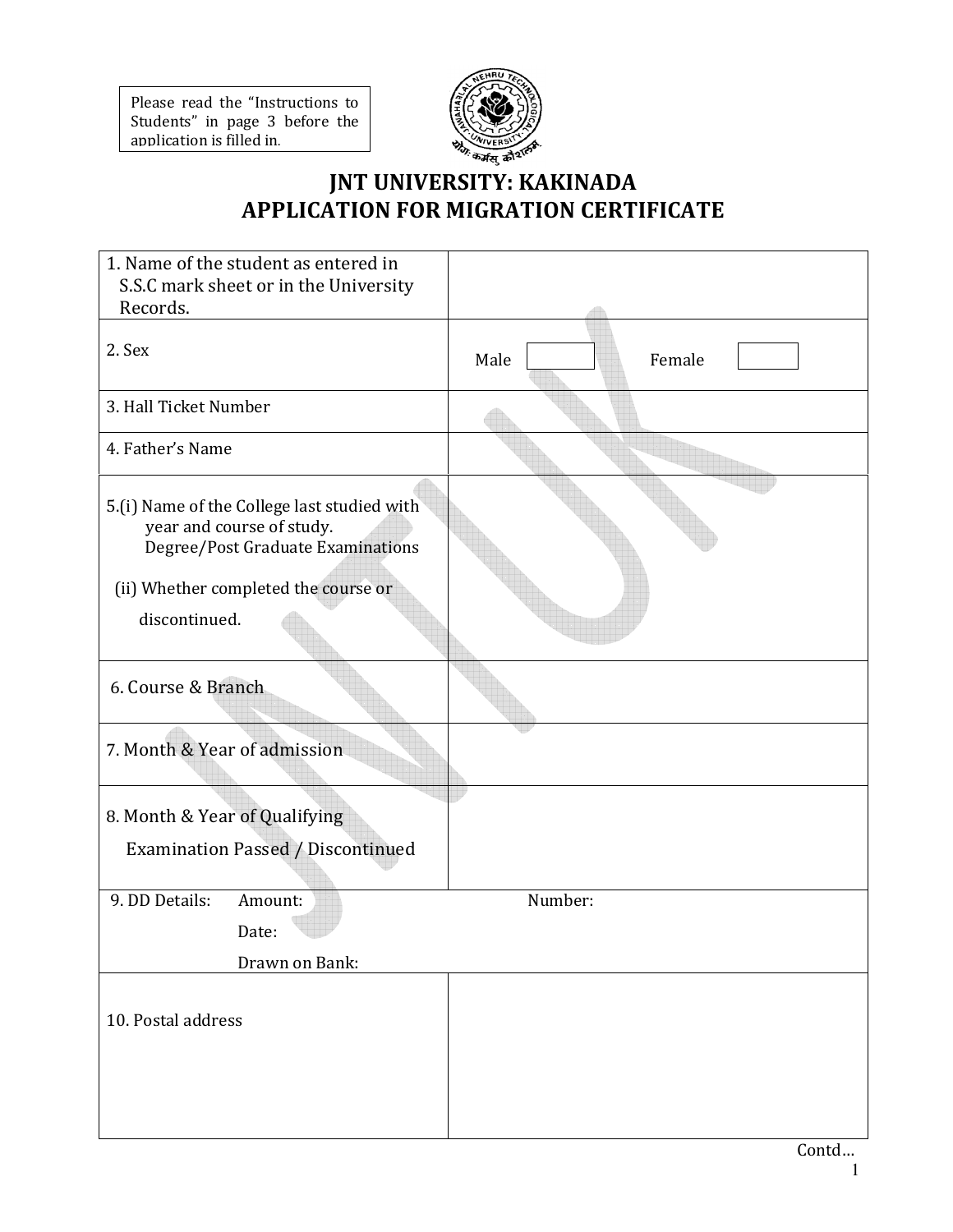| 11. Permanent address                   |  |
|-----------------------------------------|--|
| 12. a) Phone no. (if any)               |  |
| b) Mail id:                             |  |
| 13. Signature of the Candidate          |  |
| 14. Address of the University where the |  |
| Candidate has Taken admission.          |  |

#### Encl:

- 1. DD of Rs. 200/-(payable to the "Registrar", JNTUK at Kakinada).
- 2. Attested copy of Provisional Degree Certificate or copies of all semester marks cards issued by the University.

\_\_\_\_\_\_\_\_\_\_\_\_\_\_\_\_\_\_\_\_\_\_\_\_\_\_\_\_\_\_\_\_\_\_\_\_\_\_\_\_\_\_\_\_\_\_\_\_\_\_\_\_\_\_\_\_\_\_\_\_\_\_\_\_\_\_\_\_\_\_\_\_\_\_\_\_\_\_\_\_\_\_\_\_\_\_\_\_\_\_\_\_\_\_\_\_\_\_\_\_\_\_\_\_\_\_

## (To be filled in by the college office last attended)

Forwarded to the Registrar, JNTUK Kakinada, for necessary action This is to certify that Mr./Ms. This is to certify that Mr./Ms.

1. Successfully completed the Course work for the award of degree of B.E/B.Tech//M.Tech/M.Pharm in \_\_\_\_\_\_\_\_\_\_\_\_\_\_\_\_\_\_\_ /B.Pharm/M.C.A/M.B.A during the academic year from \_\_\_\_\_\_\_\_\_\_\_\_ to \_\_\_\_\_\_\_\_\_\_\_\_ . All the Original marks cards of the candidate are verified. OR

2. Discontinued the Course.

This College has no objection to issue Migration Certificate to the Candidate.

Date: Signature of the Principal with seal

For office use only.

\_\_\_\_\_\_\_\_\_\_\_\_\_\_\_\_\_\_\_\_\_\_\_\_\_\_\_\_\_\_\_\_\_\_\_\_\_\_\_\_\_\_\_\_\_\_\_\_\_\_\_\_\_\_\_\_\_\_\_\_\_\_\_\_\_\_\_\_\_\_\_\_\_\_\_\_\_\_\_\_\_\_\_\_\_\_\_\_\_\_\_\_\_\_\_\_\_\_\_\_\_

Office Order

Migration certificate may/may not be issued.

### Controller of Examinations **Examinations** Director of Evaluation

Contd...